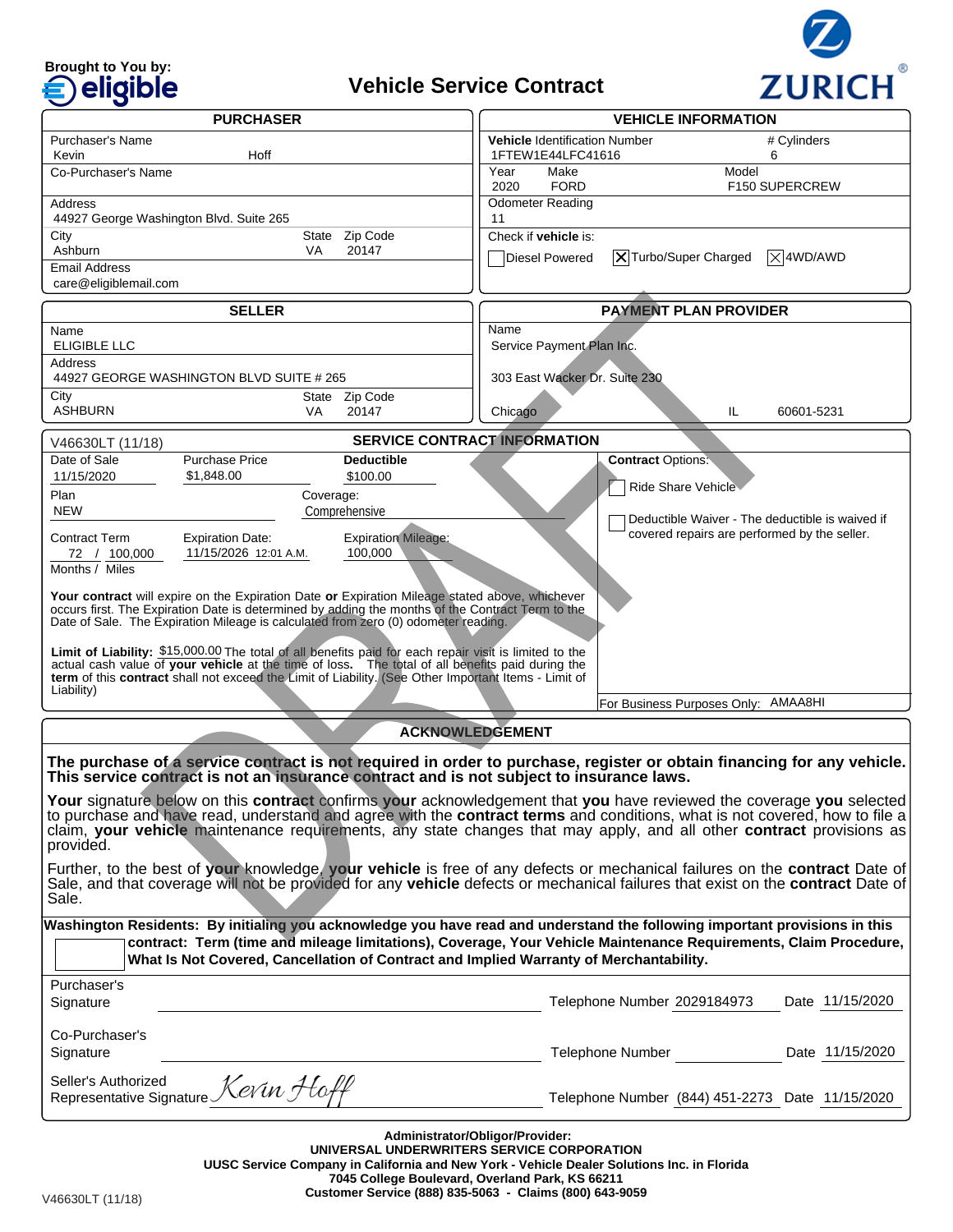#### **VEHICLE SERVICE CONTRACT COVERAGE**

#### **Definitions**

**Contract: Your vehicle** service **contract** that is between **you** and **us.** 

**Covered Failure:** The failure of a covered part because of a mechanical defect or faulty workmanship by the manufacturer which renders the covered part incapable of performing the function for which it was designed. It also includes the failure of a covered part due to a gradual reduction in operating performance as a result of normal wear and tear.

**Deductible:** The amount to be paid by **you** per repair visit for a **covered failure(s)**. If a deductible is not indicated, a \$100 deductible will apply.

**Seller:** The entity identified as **SELLER** on the front page of this **contract.** 

**Term:** Time starts on the **contract** Date of Sale, and mileage starts at zero (0) miles. The Expiration Date is determined by adding the months of the Term as shown in the **SERVICE CONTRACT INFORMATION** section. The Expiration Mileage is shown in the **SERVICE CONTRACT INFORMATION** section, and is determined by adding the Term miles to zero (0) odometer reading. **Your contract** will expire on Expiration Date, or when the Expiration Miles is reached, whichever occurs first. This **contract** will automatically terminate when **you** sell **your vehicle** unless it is properly transferred or cancelled as described in this **contract.** 

**Vehicle:** The vehicle identified in the Vehicle Information section on the front page of this **contract.** 

**We/Us/Our:** The administrator, service contract provider and obligor of this **contract** is Universal Underwriters Service Corporation, dba: UUSC Service Company in California and New York, and Vehicle Dealer Solutions, Inc. in Florida.

**You/Your:** The purchaser of the **contract.** 

#### **Coverage**

The coverage that **you** have selected is shown on the front page of this **contract.** Coverage applies only to the parts listed under the coverage **you** selected, and to related labor, but not if they are covered by insurance or the manufacturer's warranty. If a **covered failure** occurs, **we** will repair or replace the covered part(s), or **we** will pay an authorized repair facility reasonable and customary charges to do so, not to exceed manufacturer's suggested retail price for covered parts, and specific labor times published in Motor, Chilton, Mitchell or the manufacturer's warranty labor time standards, subject to the **deductible,** and the other provisions of this **contract**. Reimbursement may be made directly to **you** for an authorized claim. **Replacements will be made with parts of like kind and quality (including any new, re-manufactured, exchanged, or serviceable used components or parts at our option).** 

#### **Comprehensive Coverage:**

In the event of a **covered failure**, **we** will repair or replace all failed parts of **your vehicle** except those listed under **What is Not Covered** of this **contract**.

#### **Contract Options**

**Ride Share Vehicle Option:** If this option is selected, **you** have elected to purchase coverage that permits **you** to use **your vehicle** in a ride share or transportation network (e.g. Uber, Lyft). What is Not Covered, 2. B. is deleted and replaced with the following: This **contract** does not provide coverage if **your vehicle** is used for commercial hauling, delivery or limousine service.

**Deductible Waiver Option:** If this option is selected, the **deductible** will be waived if **you** return to the **seller** for covered repairs. If covered repairs are performed by a repair facility other than the **seller**, the **deductible** stated on the front of this **contract** will apply.

#### **Additional Program Benefits**

**Rental Car Reimbursement:** In the event of a **covered failure** under this **contract** or the manufacturer's warranty, **we** will reimburse **you** for the expense actually incurred for the rental of a substitute vehicle through a licensed rental agency during the repair. Reimbursement shall not exceed \$40 per day for a maximum of 10 days or until **your vehicle** is repaired, whichever occurs first.

**Towing and Emergency Roadside Service:** If **your vehicle** is in need of emergency roadside service, **you** must call the 24-hour toll free number at (800) 831-6870 for service. The following benefits are subject to a maximum benefit of \$100 per occurrence: towing, jump starts, flat tire changes (using **your**  inflated spare), delivery of an emergency supply of fuel, oil, fluid or coolant, lockout service (key cutting is not included). Any towing or emergency roadside service not initiated through the 24-hour toll free number at (800) 831-6870 is limited to a maximum benefit of \$50 per occurrence, and valid receipts will be required for reimbursement.

**Trip Interruption Reimbursement:** If a **covered failure** under this **contract** or the manufacturer's warranty causes **your vehicle** to become inoperable and **you** are required to remain overnight while repairs are completed more than 100 miles from **your** home, **we** will reimburse **you** for restaurant and hotel/motel expenses actually incurred during the period repairs are being made. The allowance for meals and lodging is \$250 per day for a maximum of 3 days or the period of time that it took to repair **your vehicle**, whichever is less, not to exceed \$750 for each covered repair visit. The date of the **covered failure** is considered the first day of the 3 day period. Valid receipts for meals and lodging and a copy of the corresponding repair order will be required for reimbursement.

#### **Vehicle Maintenance Requirements**

**Maintenance expenses are your responsibility.** Whenever possible, it is recommended **you** return to the dealership where **you** purchased **your vehicle** for maintenance services. In order to maintain valid **contract** coverage, **you** must have **your vehicle** checked and serviced in accordance with the manufacturer's recommendations, as outlined in **your vehicle's** Owner's Manual. **You** must retain all copies of verifiable receipts and repair orders for maintenance services. These copies must indicate customer name, repair order number and date, **vehicle** identification number, odometer reading at time of service and a complete description of the service performed including required parts and materials. **You** may be required to provide evidence of all maintenance services. **Failure to provide proof of services performed may result in denial of coverage.**

#### **Claim Procedure / Pre-Authorization**

- 1. Use reasonable means to protect **your vehicle** from further damage in order to prevent additional expenses, repairs or complete denial of the claim. **You** will be responsible to pay any such additional expenses;
- 2. Whenever possible, return **your vehicle** to the dealership where **you** purchased **your vehicle**. If this is not possible and **you** need assistance, call **us** toll free at (800) 643-9059;
- 3. Authorize any charges necessary to determine the cause of failure including disassembly and diagnostic charges. **You** will be required to pay the expense of the disassembly and diagnosis if the failed component is not covered by **your contract**;
- 4. Permit an independent inspection before repairs are completed if **we** request an inspection;
- 5. Obtain or instruct the repair facility to obtain a repair authorization number from **us** before any repair is made. A repair authorization can be obtained from **us** by calling toll free at (800) 643-9059. Should an emergency occur which requires a **covered failure** repair be made at a time when **our** office is closed, **you** must call **us** no later than the next business day to determine if such repair will be covered by the **contract**. If covered, **you** will be eligible for reimbursement on covered repairs provided **you** follow all other procedures outlined in this section;
- 6. Submit or have the repair facility submit to **us** the invoice/repair order exhibiting the authorized repair has been completed;
- 7. Pay **deductible**, if applicable, and any non-covered expenses.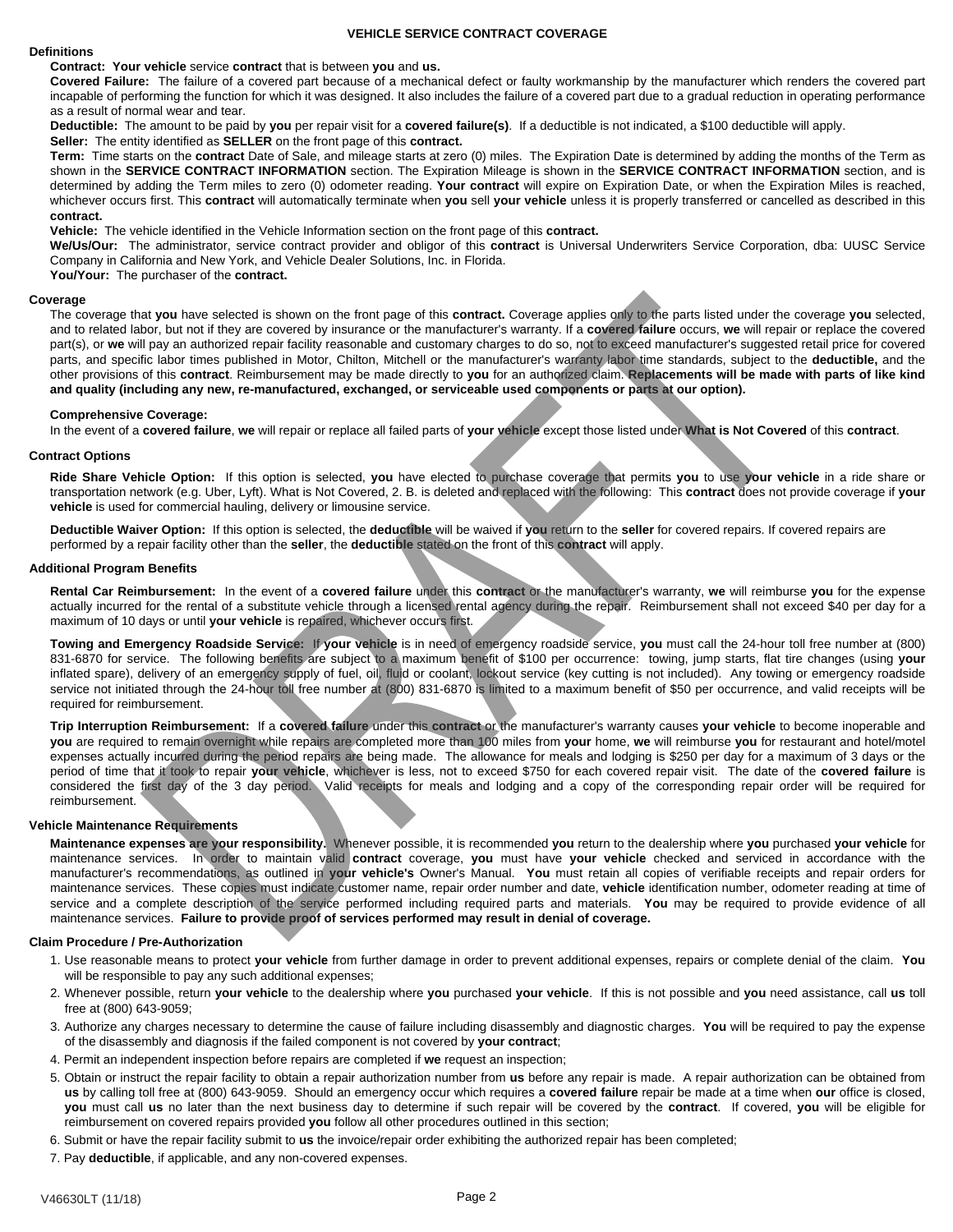# **What is Not Covered**

- **1. This contract does not provide coverage for:** 
	- **A. Any part not specifically listed as covered under the coverage you selected, including but not limited to any of the following parts: Glass, lenses, sealed beams, light bulbs, wheels, wheel covers, tires, interior trim, moldings, bright metal parts, sheet metal, flexible body parts, weather strips, upholstery, convertible and/or vinyl top, paint, catalytic converter, exhaust system, brake rotors and drums, wiper blades, coolant hoses, shock absorbers, all batteries including hybrid batteries, throttle body assembly, spark/glow plugs, drive belts, brake pads, brake linings and shoes, manual clutch disc (automatically shifted manual transmission clutches are covered);**
	- **B. Repairs of water and air leaks, rattles, squeaks and wind noise; alignment of body parts, bumpers and glass;**
	- **C. The normal maintenance services and parts required or recommended by your vehicle manufacturer and other normal maintenance services and parts which include, but are not limited to: engine tune up, suspension alignment and wheel balancing. Filters, lubricants, engine coolant, fluids and refrigerants will only be covered in connection with the repair of a covered failure;**
	- **D. Repairs or replacements covered by any insurance policy, repairer's/supplier's guarantee, service contract or manufacturer's or seller's warranty, even if coverage is revoked or denied for any reason, including manufacturer insolvency;**
	- **E. Repairs, replacements or alterations made without prior authorization or without following the required claim procedure;**
	- **F. Repair or replacement of any part due to a condition that existed prior to the purchase of your contract;**
	- G. A covered failure which does not occur during or is not reported to us within the term of your contract unless expiration of **contract falls on a holiday or weekend, then the next business day will be acceptable;**
	- **H. Repairs if the odometer has ceased to operate and odometer repairs have not been made as soon as reasonably possible, or the odometer has been altered, tampered with, disconnected, or in any way misrepresents the vehicle's actual mileage after you purchased your vehicle;**
	- **I. Repairs or replacements of any parts or components that do not meet original manufacturer's specifications as installed at the time of original vehicle assembly;**
	- **J. Any part(s) which has not sustained a covered failure, but which a repair facility recommends or requires be repaired or replaced in connection with the repair or replacement of a covered part(s). This includes any expense due to engineering upgrades or for repairs made solely to meet or maintain governmental emission standards;**
	- **K. Storage charges, shop supplies, hazardous waste disposal fees, freight and/or delivery charges;**
	- **L. Economic loss, including loss of time, inconvenience, or other incidental loss or damage that may result from a covered failure, except as may otherwise be provided as a benefit in this contract;**
	- **M. Consequential loss or damage that is the result of a covered failure;**
	- **N. Repairs or replacements made outside of the United States, United States territories and possessions or Canada;**
	- **O. Diagnostic charges, cost of disassembly or cost of assembly if your repair is not covered or has been denied.**
- **2. This contract does not provide coverage if your vehicle:** 
	- **A. Is equipped to plow snow, whether or not the plow blade is attached to your vehicle;**
	- **B. Is used for commercial hauling, delivery, limousine service, ride share or transportation network (e.g. Uber, Lyft);**
	- **C. Is used for hauling or towing in excess of the manufacturer's limitations and specifications;**
	- **D. Is used for rental, racing, speed contest or other competition, police car, security vehicle, emergency vehicle, shuttle service, taxi or commercial towing;**
- **E. Has been declared a total loss or has been issued a salvage or branded title.**
- **3. This contract does not provide coverage for damages caused by:** 
	- **A. Collision or impact, fire, theft or attempted theft, freezing, vandalism, malicious mischief, riot, civil commotion, explosion, lightning, water, flood, falling missiles or objects, or contributed to by foreign objects and/or the use of contaminated fuels, fluids, lubricants or refrigerants, and the resultant rust, corrosion or consequential damage, sludge or restricted oil flow;**
	- **B. Misuse, alteration, abuse, negligence, or lack of proper maintenance or breakdowns caused by improper servicing or improper repairs, insufficient coolants or lubricants, rust and/or corrosion;**
	- **C. A non-covered part;**
	- **D. The direct result of aftermarket modifications made after you purchased your vehicle which does not meet factory specifications;**
	- **E. Ingestion of water through the air intake system commonly referred to as water ingestion;**
	- **F. A power surge or the failure to follow proper charging procedures or use of incompatible charging devices for your plug in hybrid/electric vehicle.**

## **Transfer of Contract**

If **you** are the first retail purchaser of this **contract, you** may transfer the remaining **contract** coverage to the next individual purchaser of the **vehicle**. The **contract** must be transferred within 30 days of **vehicle** ownership transfer or the **contract** will no longer be in force. The **contract** may not be transferred to a dealer or broker. Transferred **contracts** are non-cancelable.

In order to transfer **your contract you** must provide **us** with the following:

- 1. A copy of the documentation evidencing change of title and odometer reading at time of transfer;
- 2. A completed transfer form. To obtain a transfer form, please call Customer Service at (888) 835-5063;
- 3. A check made payable to Universal Underwriters Service Corporation in the amount of \$50.

The new owner must retain copies of service records and receipts, evidencing the performed service required by the **terms** of this **contract**.

# **Cancellation of Contract**

**You** may cancel **your contract** by providing written notice of cancellation to the **seller** or **us. Your** signed cancellation notice must specify **your vehicle** identification number (VIN), the reason for cancellation, effective date of cancellation and odometer reading on the cancellation effective date. The cancellation effective date may not be more than 30 days prior to the receipt of the cancellation notice. If cancelled, **your contract** may not be repurchased or coverage reinstated on **your vehicle**.

**We** may cancel **your contract** for fraud, material misrepresentations or for non-payment of any portion of the **contract** charge. **We** will mail a written notice to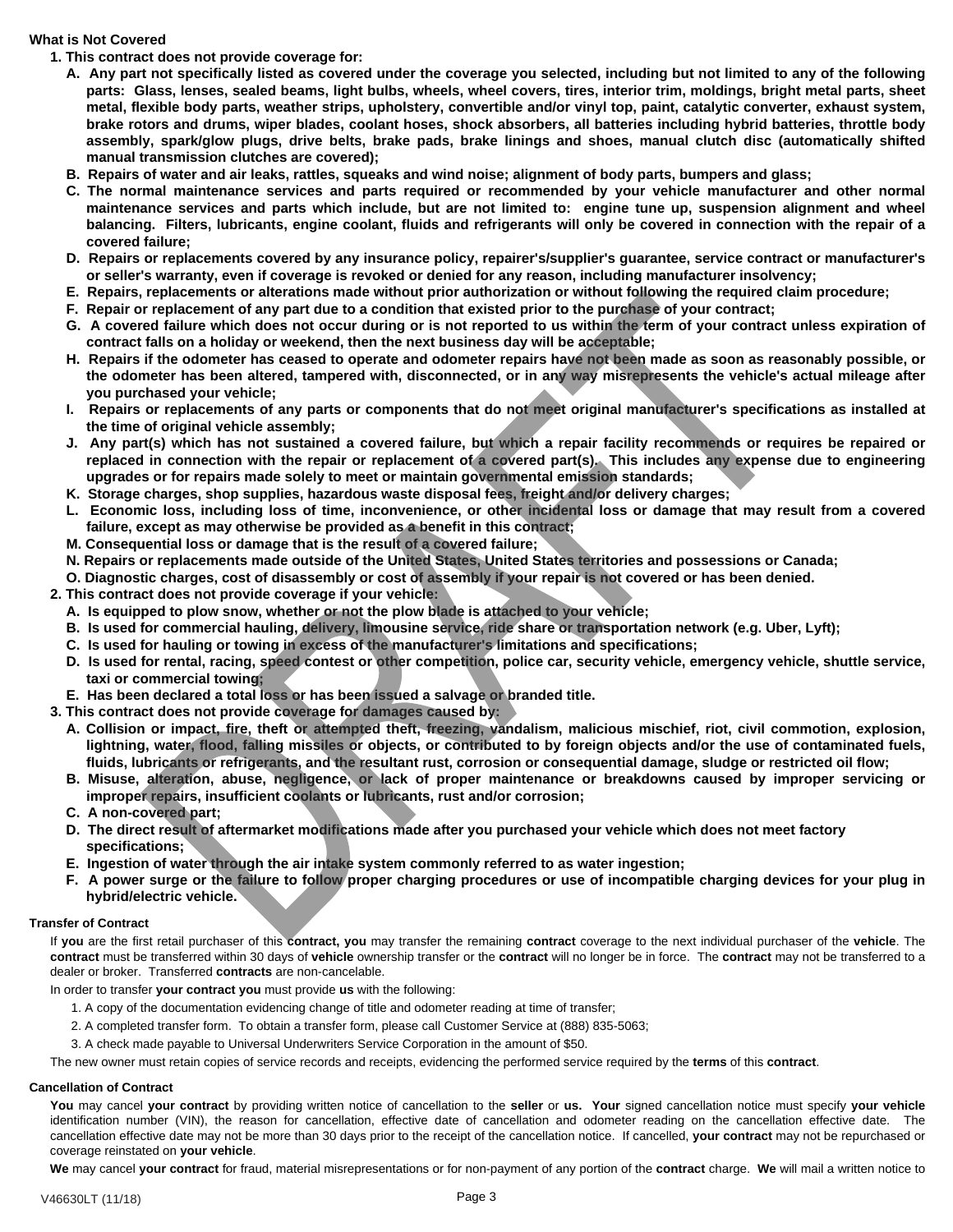**you** at **your** last known address contained in **our** records at least 15 days prior to cancellation by **us**. The notice shall state the effective date of the cancellation and the reason for cancellation.

If **your contract** is cancelled, a portion of the **contract** charge will be refunded to **you** or a party authorized by **you**. **You** will receive a full refund if cancellation is within 30 days of the **contract** date of sale and **you** have not incurred a claim. **You** will receive a pro rata refund if cancellation is after 30 days of the **contract** date of sale, or **you** have incurred a claim. A pro rata refund is based on the lesser of days or miles remaining of the **contract term**, and less a \$75 cancellation fee.

Cancellation refunds for **contracts** that have not been completely paid for at the time of the cancellation may be fully or partially paid to the payment plan provider or other party responsible for collecting payment on **your contract** as listed on the schedule section of this **contract.**

#### **Important Items**

- **Addresses and Phone Numbers: You** may contact **us** with questions, to submit a cancellation notice or for help in filing a claim: Customer Service - PO Box 7922, Shawnee Mission, KS 66207, (888) 835-5063, usu.fi.customer.service@zurichna.com Claims - PO Box 7943, Shawnee Mission, KS 66207, (800) 643-9059.
- **Insurance Company Obligation:** This **contract** is insured under a service contract reimbursement insurance policy issued by Universal Underwriters Insurance Company, 7045 College Boulevard, Overland Park, KS 66211, (800) 515-5988. In the event **your** claim is not paid or the requested performance is not made within 60 days, **you** may file a claim directly with Universal Underwriters Insurance Company. In the event **your** cancellation refund is not paid within 60 days, **you** may submit the cancellation refund request directly to Universal Underwriters Insurance Company. In the event **we** become insolvent or financially impaired, **you** may file a claim or submit a cancellation request directly with Universal Underwriters Insurance Company.
- **Limit of Liability:** The total of all benefits paid or payable for each repair visit is limited to the actual cash value of **your vehicle** not considering loss of value due to a **covered failure**, less **deductible**, if applicable. Actual cash value is determined by Kelley Blue Book®, National Auto Dealer Association Guide or other nationally recognized source, based upon region. The total of all benefits paid or payable during the **term** of this **contract** shall not exceed the Limit of Liability amount shown in the **SERVICE CONTRACT INFORMATION** section. In the event the total of all benefits paid or payable during the **contract term** reaches the Limit of Liability, the **contract term** expires and no refund will be available.

#### **Renewal: Your contract** is nonrenewable.

- **Subrogation:** In the event coverage is provided under this **contract, we** shall be subrogated to the rights **you** may have to recover against any person or organization arising out of any safety defect or mechanical breakdown, as well as out of any order, judgment, consent decree or other settlement; and **you** shall execute and deliver instruments and papers and do whatever is necessary to secure such rights. **You** shall do nothing to prejudice those rights. Further, after **you** have been fully indemnified for any loss sustained under the **terms** of this **contract**, all amounts recovered by **you** for which **you** have received benefits under this **contract** shall belong to, and be paid to **us** up to the amount of benefits paid under this **contract**.
- **Terms of Contract Conformed to Statute: Terms** of this **contract** which are in conflict with the statutes of the state in which this **contract** was signed are hereby amended to conform to the minimum standards of those statutes.